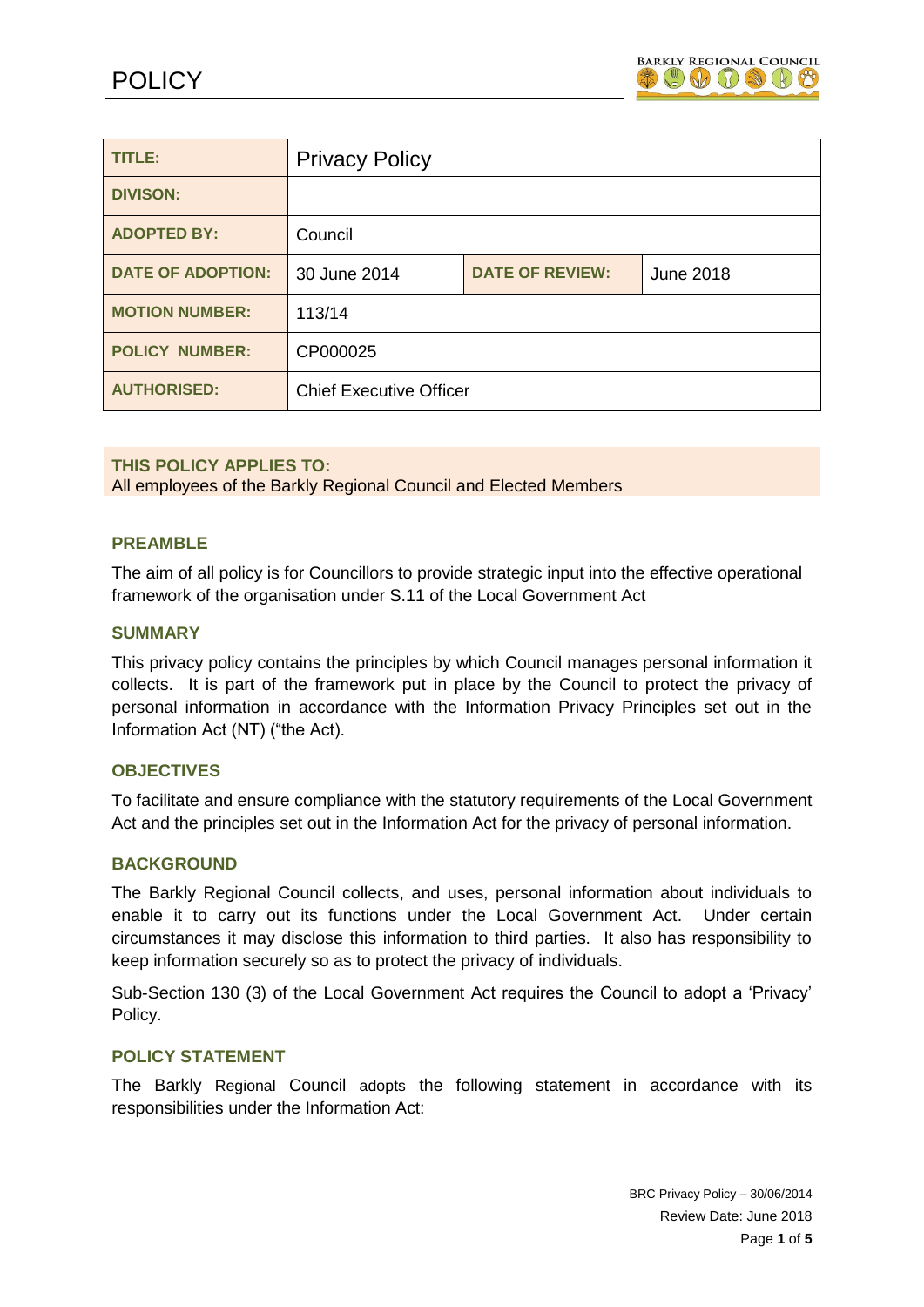*The Barkly Regional Council ("the Council") is committed to protecting your privacy. We understand that it is important to protect your personal information.*

*This policy contains the key principles for management of the personal information it collects from you.* 

*The policy aims to protect the privacy of your personal information in accordance with the Information Privacy Principles set out in the Information Act (NT) ("the Act").*

# *Personal Information*

*Personal information is defined as 'Council information from which person's identity is apparent or is reasonably able to be ascertained'.*

# *Collection*

- *The Council collects the personal information that it needs to carry out its functions and activities, including its statutory functions under the Local Government Act.*
- *The Council may also collate statistical information from the personal information it collects. This information may be used by Council and other government bodies to assist in the provision of appropriate services and facilities. Once this kind of*  information is collected, it will be edited so that any compilation or publication of *those statistics will not reveal your identity.*
- *The Council may collect your personal information in a number of ways, including:*
	- *Directly from you in documents such as application forms, statutory declarations, or by verbal or written correspondence; and*
	- *From third parties such as government bodies.*

# *Uses and Disclosure*

*The council may use your personal information in a number of ways, including:*

- *To carry out the Council's functions, such as the maintenance of the assessment record (rates) and other records of municipal nature.*
- *To provide you with information about the Council's services.*
- *To determine and provide appropriate services and facilities.*
- *To administer and manage processes such as applications for permits, animal ownership, billing and collection of levies and charges, parking controls, and development proposals.*
- *To administer and make enquiries on personnel and recruitment matters.*

*The Council will take reasonable steps to ensure that your personal information is not disclosed to third parties except in certain circumstances, including where:*

- *You have consented to the release.*
- *The Council is authorised or required by law or regulatory requirements to disclose the information to, for example, a law enforcement agency.*
- The information is disclosed in accordance with section 152 (4) of the Local *Government Act, which requires Council to make the assessment record available for inspection by any member of the public. The assessment record includes rate payer*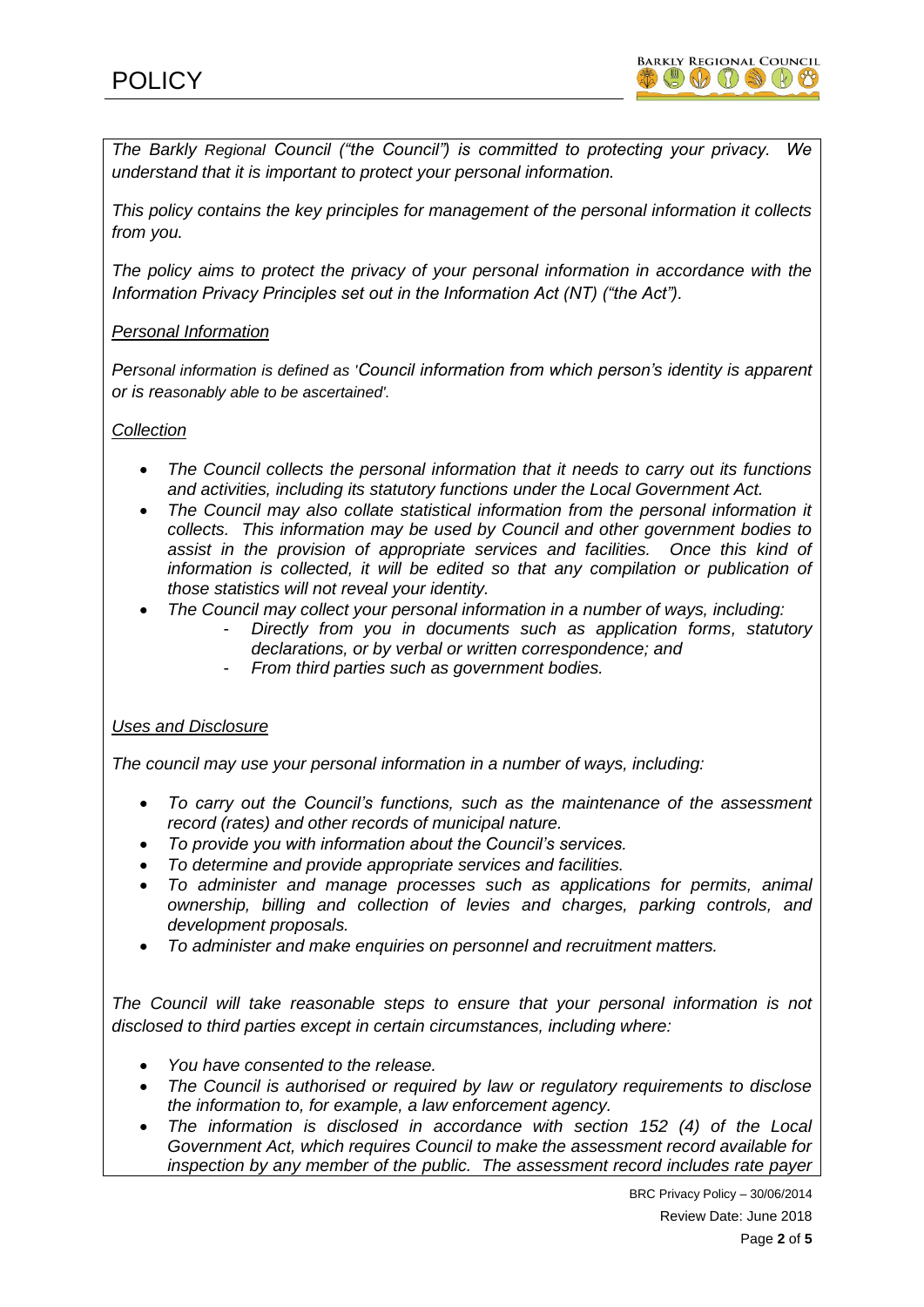*information such as the name and address of the owner or principal ratepayer, a brief description of the land, its assessed value and the use of the land if subject to a differential rate.*

- *The information is provided to a third party which provides services to the Council, in which case the Council will endeavour to ensure that the service provider agrees to preserve the confidentiality of your personal information.*
- The circumstances where the Council is not prohibited from disclosing the *information, as described in the Act.*

*Where possible, we will inform you, at or before the time of collecting your personal information, of the third parties that we intend to disclose your personal information.*

*Prior to disclosing any of your personal information, we will take all reasonable steps to satisfy ourselves that the third party is committed to protecting your personal information and you have consented to us doing so.*

# *Security of Information*

*The council will take reasonable steps to protect the personal information it holds from misuse and loss and from unauthorised access, modification or disclosure.*

*Your personal information is stored in a secure place in the Council department or section that uses that information. Your personal information may also be stored by the Council in electronic form, which is protected from unauthorised access by the password system. Council staff have access to your personal information only to the extent that is required for them to carry out their duties.*

# *Access to Your Information*

*If you make a written request to us for access to the personal information the Council holds about you, the Council will provide you with access to that information, unless there is an applicable exception under the Information Privacy Principles.*

*We may charge you a reasonable fee for providing you with access to the information.*

# *Publicly Available Material*

*The following documents are available on Council's website and for inspection at Council offices, during normal office hours, in accordance with section 200 of the Local Government Act:*

- *Notices and minutes of meetings of the Council;*
- *Annual financial statement and annual report;*
- *Policy concerning the payment of expenses incurred by, and the provision of facilities to Members;*
- *Council's Code of Conduct;*
- *Register of Elected Members' interests;*
- *An approved rating proposal;*
- *Notice of the declaration of rate and charges;*
- *Any notices of Council's:*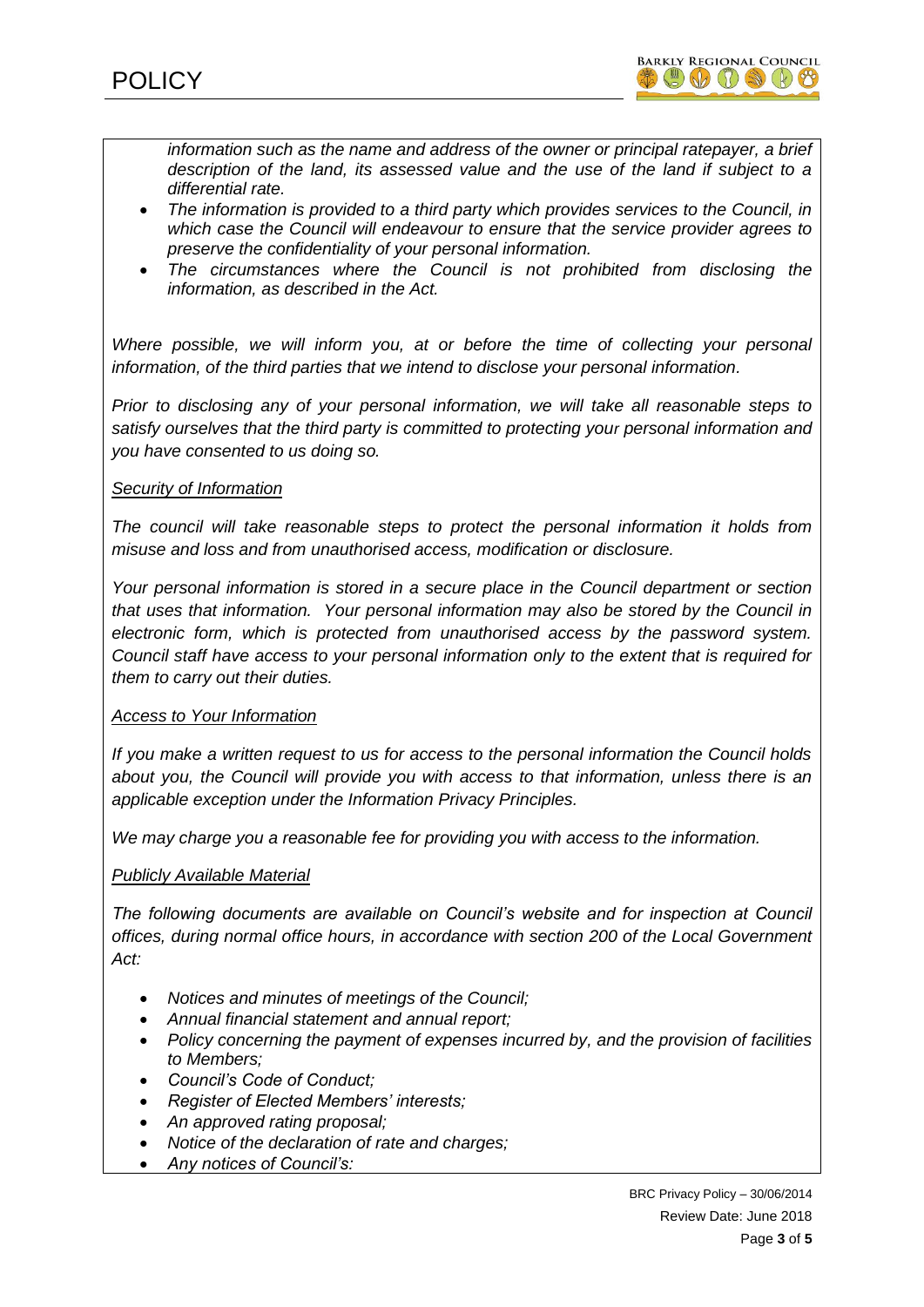



- *Intention to sell land for non-payment or rates,*
- *Assumption of the control and management of land, or*
- *Application for a variation of a trust and any order made on the application;*
- *Register of by-laws and any notices of by-laws the Council intend to make;*
- *List of the categories of reviewable decision*
- *Draft and final regional management plan, and*
- *Council's draft and final municipal plan*

 $\bullet$ *The following documents are also available on Council's website and for inspection at Council offices, during normal office hours:*

*Council Agenda*

*The Council will also provide a copy of a document upon request, and may charge a fee for doing so.*

*A person may apply in writing to the Chief Executive Officer for the suppression of personal details from publicly available material under section 201 of the Local Government Act.*

#### *Accuracy of Information and Privacy Complaints*

*It is important to the conduct of our business that the personal information we collect use or disclose is and remains accurate, complete and up to date. If you wish to access or change your personal information, or to lodge a complaint about an interference with your privacy, or you have any query on how your personal information is collected or handled, please contact our Director of Human Resources.*

*Director of Human Resources Barkly Regional Council PO Box 821 Tennant Creek NT 0861*

*8962 0000*

Privacy Policy Protecting Members and Staff

Sub Section 130 (3) of the Local Government Act provides that 'a council must have a privacy policy protecting members and staff of the council from undue intrusion into their private affairs'.

The Barkly Regional Council adopts the following statement in accordance with its responsibilities under the Local Government Act:

*The Barkly Regional Council ("the Council") is committed to protecting the privacy of Members and staff.* 

*The Council collects the personal information that it needs to carry out its functions and activities, including its statutory functions under the Local Government Act.*